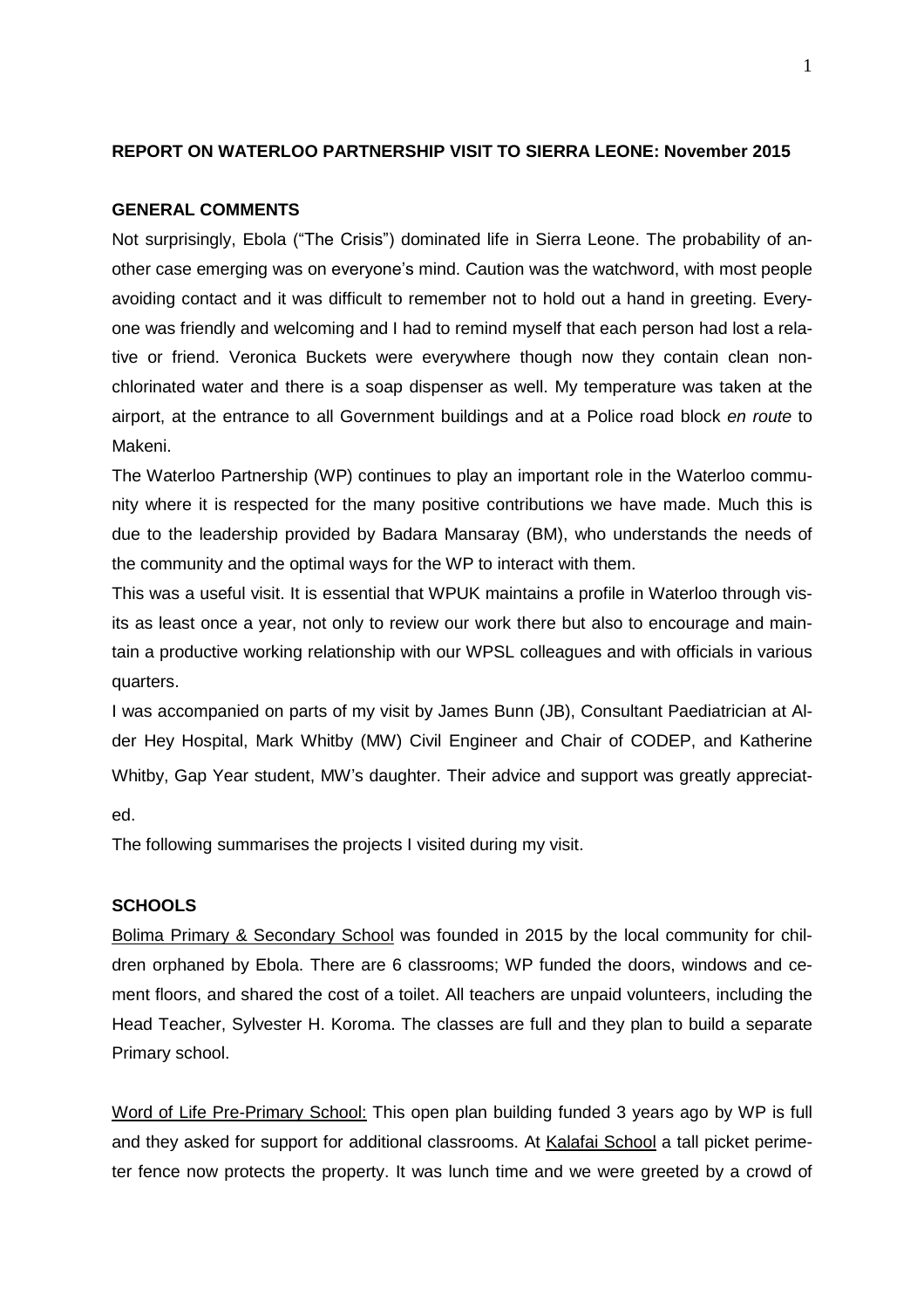children and the Deputy Head, Abraham S Mansaray. The six classrooms built by WP in 2008 are fully used and there is an urgent need for more classrooms.

At the request of Ian Price I visited Bread of Life School where new building is being constructed with a school at ground level and a church above. John Power asked me to visit Hope School, where the school building, an old corrugated iron structure, was packed with lively children who sang for me. It is due to be demolished and rebuilt further down the road on land purchased by the late Fanny Ann Doherty.

Home Economics Centre. The HEC, run by Mrs Lamin, plays an important role in education and is visited regularly by pupils from 13 local schools, with as many as 100 children at a time attending weekly for classes on food & nutrition, family resource management, clothing & textiles, and family life education, including HIV and birth control. I brought a case full of sewing and art kit. The building is cramped and the facilities, including the furniture WP provided a few years ago, are run down.

## **TERTIARY EDUCATION**

Student Nurses: Cynthia Reffell takes her final exams for SECHN qualification in May 2016 and will do unpaid nurse placements for 6 months while awaiting the results. If successful she can apply for a place on a 3-year State Registered Nurse (SRN) course. [Cynthia failed some subjects in May and her future training has yet to be decided].

Betty Nicol began her preliminary nurse training in May 2014 but this was interrupted by the Ebola crisis and was eventually completed in April 2015. Her 3-year training as a State Enrolled Certified Health Nurse (SECHN) began in November 2015 and will run until 2019. She is enjoying the course - her aim is to be a doctor

Sacred Heart School, through David Moorehouse, has generously committed to fund both these students.

### **ENTERPRISES**

Farmers – Market Gardening: Two groups were visited:

At Fulatown I met the leaders of this group who farm a large area alongside the Graingbaima Stream on the fringe of Waterloo township.. The fields, which are well tended, were flooded during the heavy rains but some of the maize crop survived. Other areas had been replanted with maize, cassava, greens etc and are also doing well. The stream is crossed by a rickety footbridge and a new bridge has been requested. At Water Street, Lumpa, the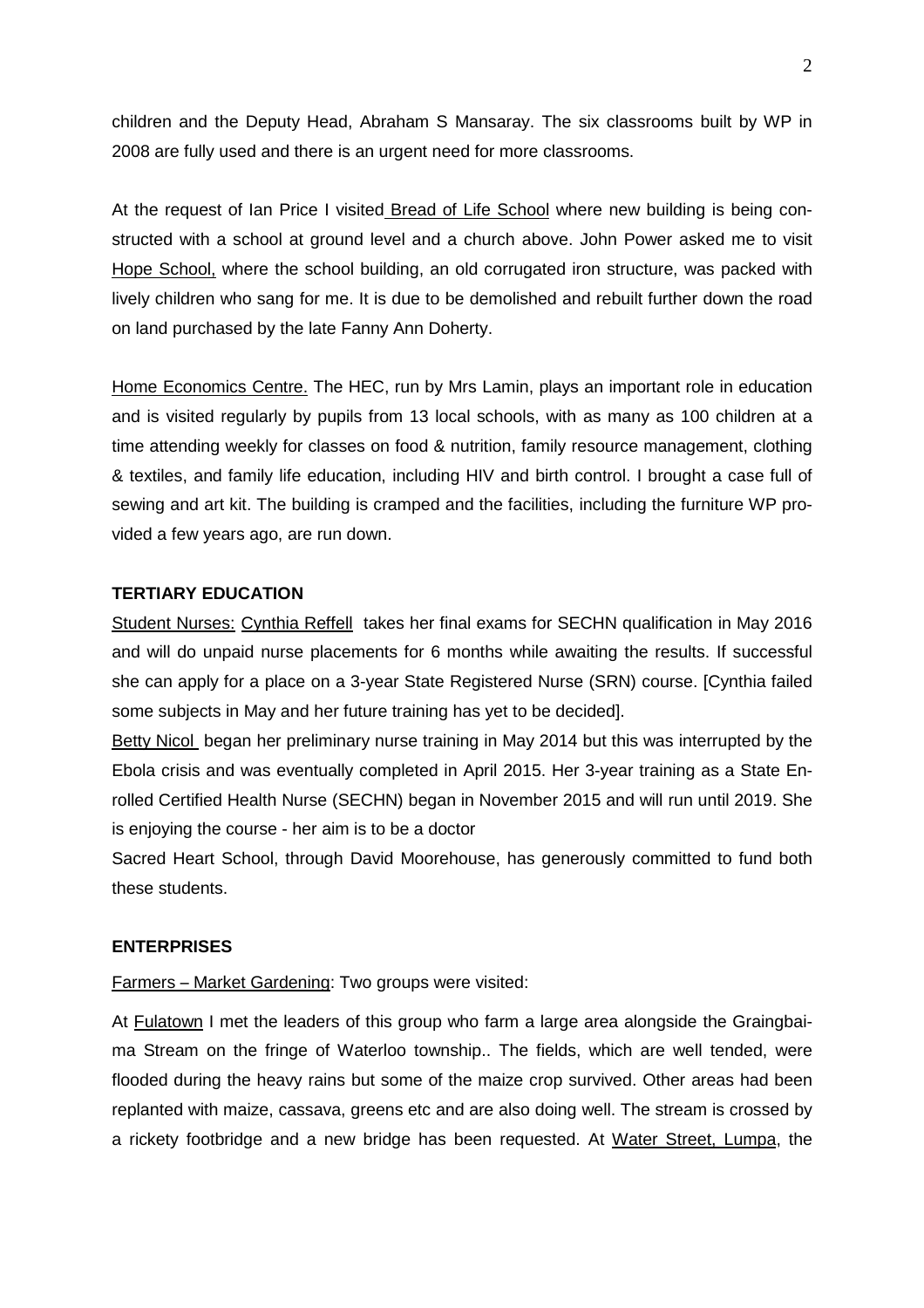fields are doing well. The farmers here made a strong plea for funds for seeds and tools to be made available by early January, the optimal time for planting.

Bakery: This is fully operative, producing around 400 loaves a day as well as cakes. There is still no running water at the bakery, largely because of the difficulty in building a well on the rocky hillside.

Car Mechanic: This business is doing well and Mamoud Conteh continues to train about 8 youths at a time. He hopes to start a car-wash business but there is no fresh water on site and he asked for help to build a well.

PHDA: The new chair of this organization, Mohamed Kamara, asked WP to review the possibility of financial support. I had been told that the main activities are a Welding Shop, Blacksmith's Shop, and Tailor's Shop, but the only evidence of activity was at the Black-

smith's. The men I met were keen to get moving again. They have established a school for 100 local children.

### **BRIDGES**

All 'WP' bridges were in use by all manners of traffic. Oroko bridge: At each end of the bridge, heavy rain has washed away part of the approaches. MW, who was impressed by the quality of the bridge, recommended constructing a gully across the road to drain rain water away from the bridge. At Mano Cornor the bridge, which is used by traffic to a local market, is intact and the railings have been repaired following damage by a truck. We have advised speed bumps and bollards at each end. The Williams Street bridge is intact. The road becomes eroded at the bridge; concrete 'wings' might prevent this.

# **WELLS**

.

The new well opposite Hope School has a solid surrounding wall and is in constant use.

### **EBOLA ORPHANS / Orphans and Vulnerable Children (OVC).**

A meeting had been arranged for me to meet the orphans and their guardians at Monkey Bush, a relatively new and very poor neighborhood. After the speeches I showed them the video made by our schools, which they enjoyed. I then visited five homes, all modest mudbrick buildings. In each house there were the guardians' own children plus several orphans, of whom one in each home was registered with Aminata Mansaray (AM). The food we funded was being shared between all the children in the household, as were the school uniforms.